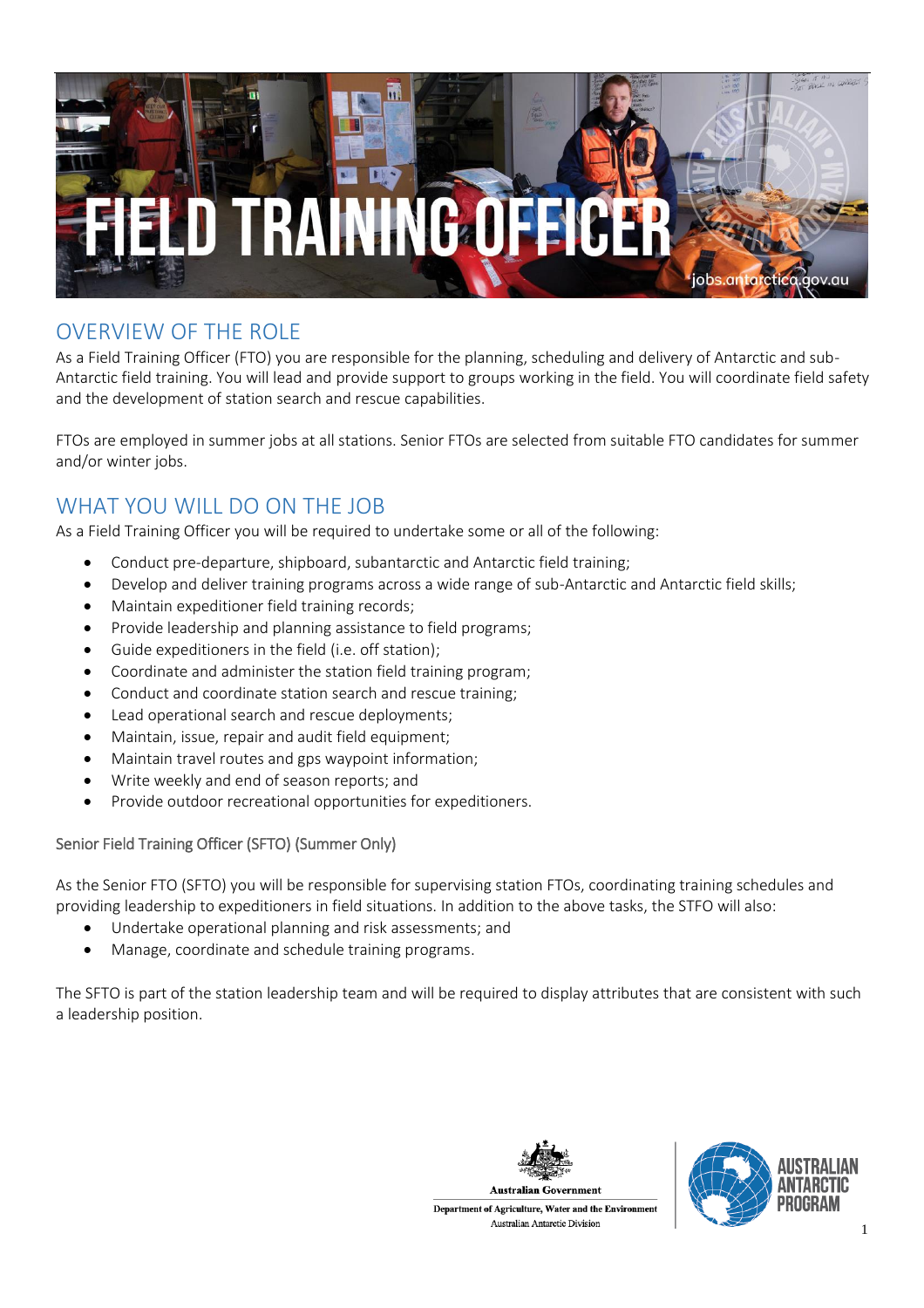#### Senior Field Training Officer – Winter

In addition to the above tasks, the winter SFTO may also be responsible for:

- Search & rescue continuation training;
- Winter field trip planning and coordination;
- Winter outdoor recreation opportunities;
- Field safety system auditing and review;

As a proactive and positive member of the community you will:

- Maintain a personal and practical commitment to AAD policies and standard operating procedures (including work, health and safety and environmental policies). Training and guidance in regard to all responsibilities relevant to your position will be provided.
- Perform duties to support the community life of the expedition, such as general kitchen duties, garbage clearance, general cleaning duties, and assisting other expedition members with official programs.
- Work in areas outside of your primary role, for example, providing assistance to other areas or science projects, or participating in general labouring tasks such as clearing snow or handling cargo.

The [Application Process](https://jobs.antarctica.gov.au/living-and-working-in-antarctica/application-process/) and the [Life as an Expeditioner](https://jobs.antarctica.gov.au/living-and-working-in-antarctica/life-as-an-expeditioner/) pages contain critical information about living and working in Antarctica, and must be read in conjunction with this job description prior to applying.



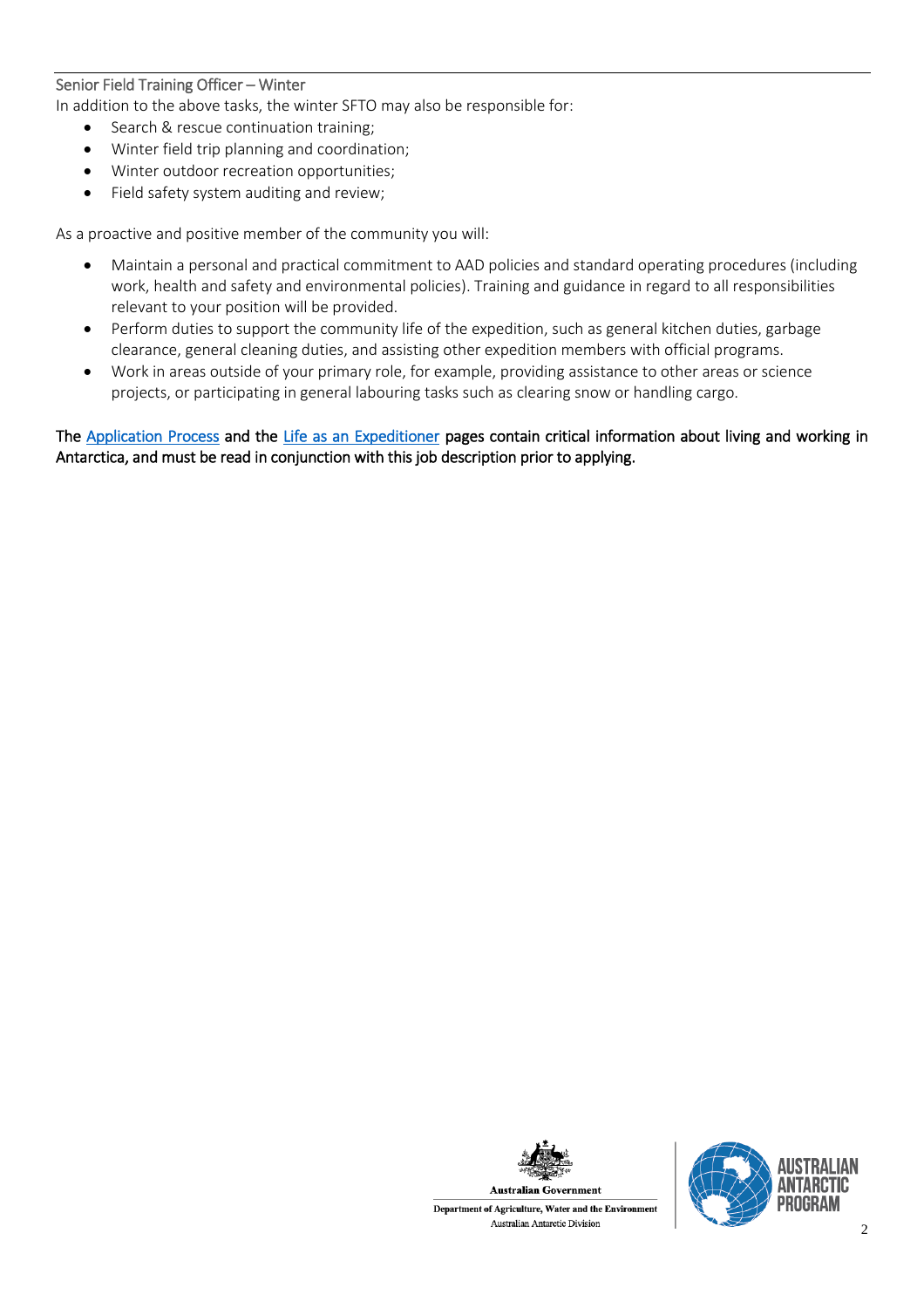# Technical Criteria

## 1. Essential

You can only be selected for this role if you have these essential skills and licences.

### Essential hands-on experience:

- Minimum of 5 years' experience in outdoor guiding/leading with either young people or adults in remote wilderness settings and;
	- A relevant qualification in Outdoor Education such as a Certificate IV in Outdoor Education, a Diploma of Outdoor Education (preferred), a Bachelor of Education (Outdoor Education) or equivalent; and/or
	- An Adult Teaching qualification (e.g. Bachelor of Education; Grad Dip; TAE).

## OR

• Minimum of 10 years' experience working in the outdoor sector inclusive of at least 5 years of adult guiding (preferably in the area of adult training and instruction).

Qualifications/licences (provide copies in your application):

- Leader's wilderness first aid (LWFA or PHEC) qualification, or equivalent;
- Single pitch climbing instructor's qualification and/or multi-pitch climbing instructor's qualification (ACIA, PACI or other recognised authority), or equivalent;
- A current, unrestricted "C" class (manual) Australian driver's licence.
- A current statement of attainment in the following units of first aid, or the ability to attain prior to commencement:
	- Provide CPR (HLTAID001).

Recent hands-on experience (within the last 5 years):

- Instructional ability including preparation of presentations and delivery of training in the following areas:
	- field trip planning including risk assessment;
	- group management, including leadership theory and practice;
	- environmental awareness and minimal impact practice;
	- general field skills in relation to use of stoves, shelters, etc.;
	- field navigation including the use of GPS units;
	- communications including the use of radios and satellite phones;
	- snow survival skills;
	- search and rescue, including first response and operational coordination; and
	- technical rope-work skills in steep slope and vertical slope rock, snow or ice environments.
- Organisational ability and leadership experience in the support of remote field expeditions;
- The ability to work as part as a team, in a multi-skilled work environment, to work autonomously and follow directives (when required) from individuals such as the SFTO and Station Leader.





Department of Agriculture, Water and the Environment Australian Antarctic Division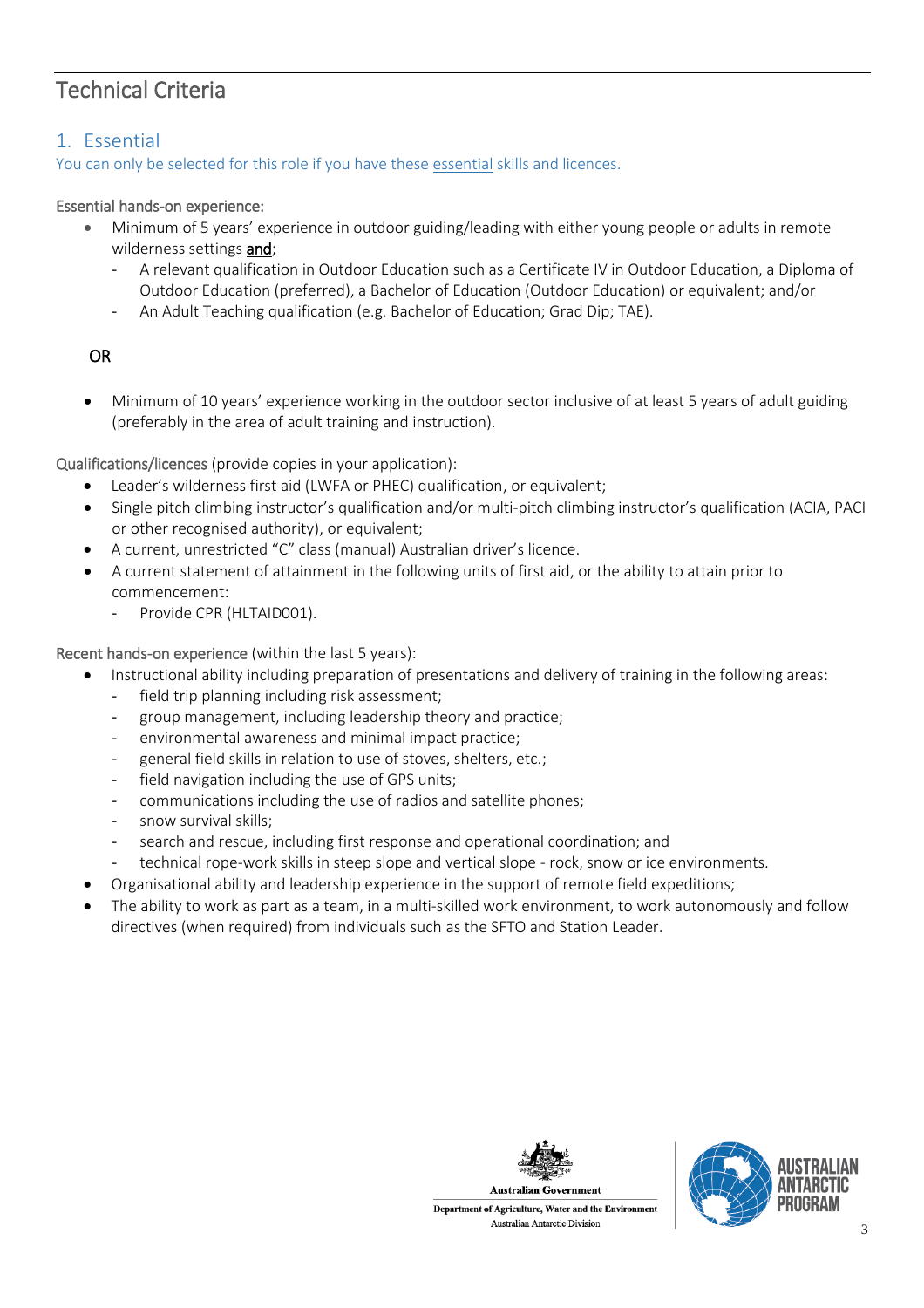## 2. Desirable

These are not essential to the role. To be suitable you do not need any of these, but they may make you more competitive against other applicants.

Qualifications/licences (provide copies with your application):

- Coxswains Ticket
- Chain saw Certification
- Quad Bike Certification
- Snow-mobile Certification

Recent hands-on experience (within the last 5 years):

- Instructional ability including preparation of presentations and delivery of training in the following areas:
	- glacier travel and crevasse rescue;
	- cross country skiing; and/or
	- Indoor climbing wall and supervision.
- Field research program support;
- Sea ice travel; and
- Development of training resource materials.
- Operation of small marine craft such as an IRB.
- Operation of Chain saw.
- Operation of Quad Bike.
- Operation of snow-mobiles.
- Active participation in helicopter operations (including sling loading).

#### Senior Field Training Officer

In addition to the above criteria, the SFTO will also have experience in some of the following:

- operational planning;
- coordination and scheduling;
- management of training programs;
- staff supervision;
- leadership;
- development of risk assessments; and
- systems development and administration.

SFTO candidates should have experience in Antarctic operations or a comparable environment.



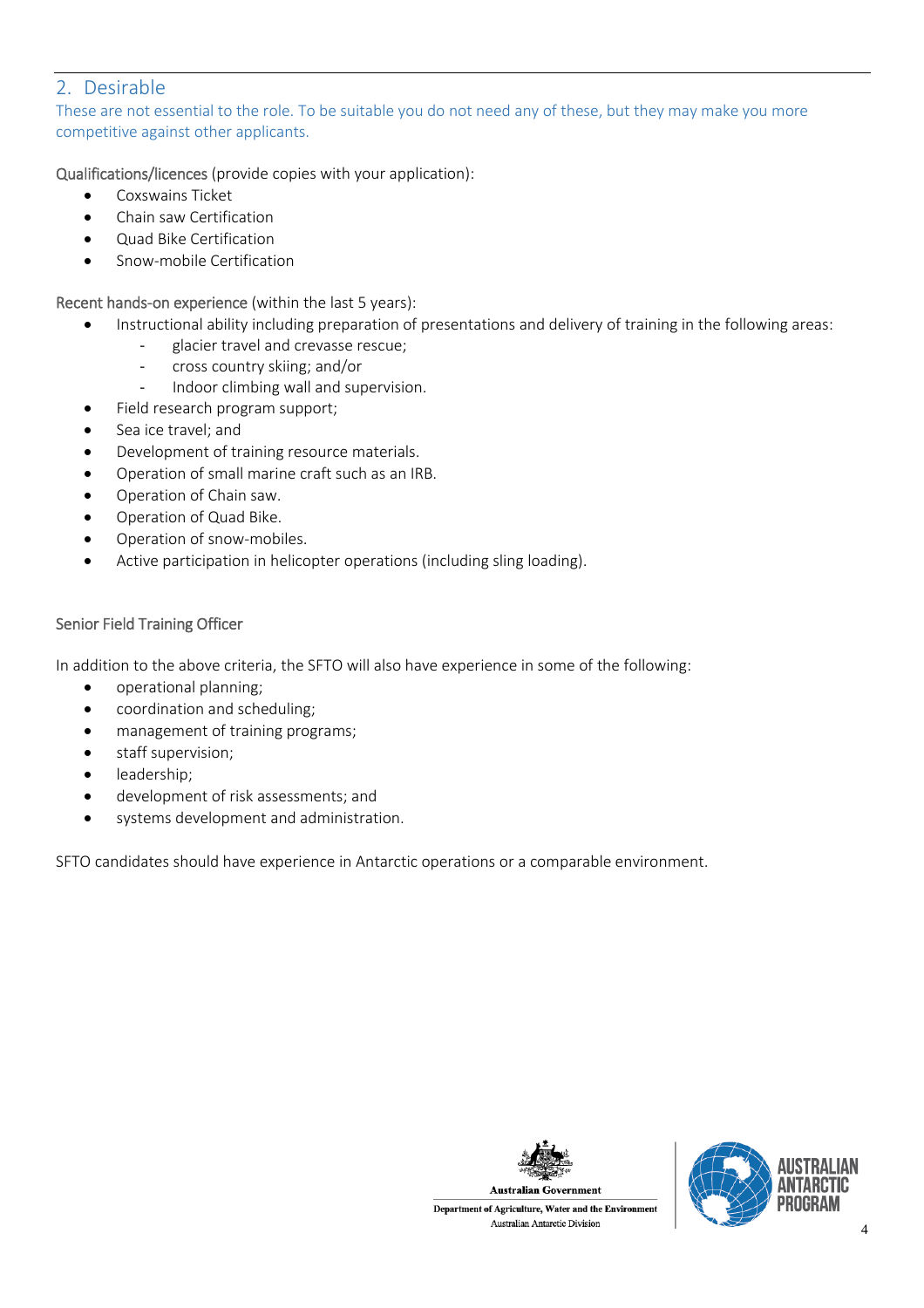

Our vision is to ensure that Antarctica is valued, protected and understood. We achieve this through our values of Working Together, Courage, Diversity and Excellence, and our Personal Qualities.

#### WORK · COMMUNITY · ORGANISATION

## Personal Qualities Criteria

The Australian Antarctic Division assesses the personal qualities required to successfully live and work in an isolated Antarctic or sub Antarctic community. Successful candidates need to demonstrate the personal qualities criteria detailed below and this will be assessed during the selection process.

## WORK QUALITIES

The personal qualities that relate to an expeditioner being able to effectively complete their work.

#### Versatile

Expeditioners should be able to change their processes to meet changes in their work, though they should recognise when this is impractical or unsafe. Expeditioners should be able to manage work responsibilities alongside community interests and personal time.

#### Proactive

Expeditioners should be able to anticipate and take control of situations rather than simply waiting to respond to a situation or task. They should demonstrate initiative in the completion of tasks which may be distinct from their work duties, including broader AAP tasks including support to science and social or community issues.

#### Focus on Excellence

Expeditioners should be self-motivated and have a strong sense of their self-worth without being overconfident or obnoxious. They should feel pride in the completion of work to a high standard but maintain a drive for continued improvement, both as an individual and a community. They should recognise the value which a collective sense of excellence provides and be an active contributor to it by giving and receiving constructive feedback.

### COMMUNITY QUALITIES

The personal qualities that relate to an expeditioner being committed to the organization, its mission and its work.

#### Emotional Intelligence

Expeditioners should be able to understand and manage the emotional and physical impacts of their actions on their colleagues. In addition, they should also be able to differentiate between the intent and outcome of their colleagues' actions. Expeditioners understanding of their emotions, and the emotions of their colleagues should translate to actions which minimise conflicts and further community outcomes.

#### Community Mindedness

Expeditioners should be self-sufficient, but they should also be comfortable living and working alongside one another, while acknowledging and celebrating their differences. They should strive to contribute toward team outcomes which build the community while also maintaining their work responsibilities. Expeditioners should value a sense of harmony within the community but be able to respond to episodes of disharmony in a manner which is respectful of the individuals involved and builds the community



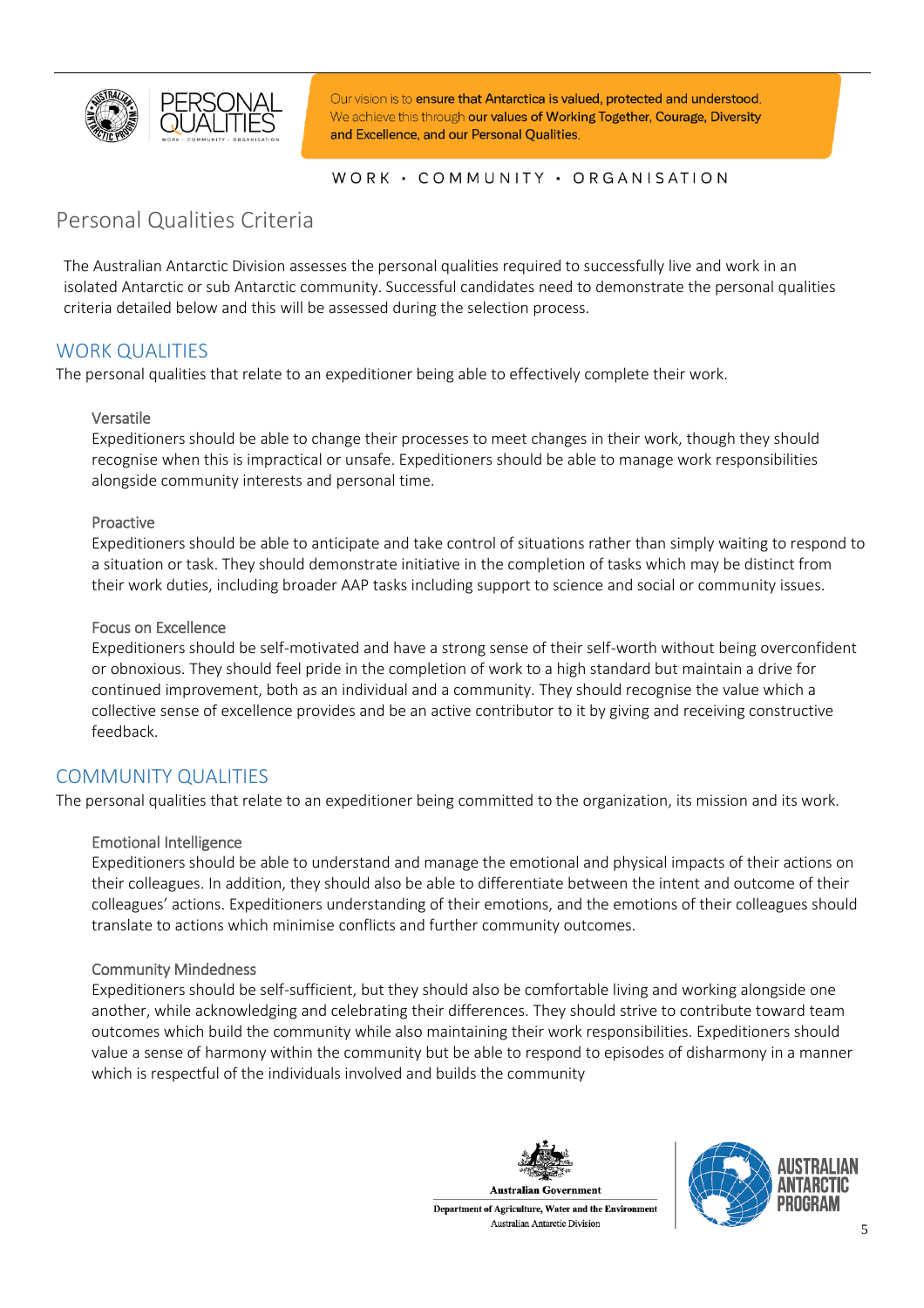#### Self-Leadership

Expeditioners should show an appreciation of the work completed by their colleagues and identify areas for improvement and growth in a considered and community-focused approach. Expeditioners should be able to adapt their personal style to deal with different workplace situations, e.g., from business-as-usual activities to those required to deal with a crisis on station including those situations that require their particular skills or expertise and those of a more general nature.

#### Assertiveness

Expeditioners should feel comfortable expressing their views and should recognise how and when it is appropriate to do so. They should be willing and able to ask questions and seek-out answers. Expeditioners should value one another's feedback and, where appropriate, they should reach a consensus before acting.

## ORGANISATION QUALITIES

The personal qualities that relate to an expeditioner being committed to the organization, its mission and its work.

#### Flexibility

Expeditioners should be flexible in their thought processes, procedures, and interpretations. They should recognise the complexity of situations and understand how this impacts their responses. They should also recognise how the unique nature of the AAP environment may lead to differences in the application of generic work procedures and practices in Antarctica.

#### Organisational Alignment

Expeditioners should value their work and understand how it contributes to the work the AAP is doing to support Australia's interests in the Antarctic. They should recognise the value of Antarctic science and Australia's continued presence in Antarctica. Expeditioners should identify with the values of the organisation and with a shared responsibility, actively contribute toward its evolution through feedback and engagement.

#### Safety Commitment

Expeditioners should demonstrate a proactive commitment to safety and adherence to safety guidelines. They should understand the importance of safety procedures and be prepared to work within these to deliver outcomes safely and effectively. They should actively promote the use of safety procedures to contribute toward the development of a safety-oriented workplace.



Department of Agriculture, Water and the Environment Australian Antarctic Division